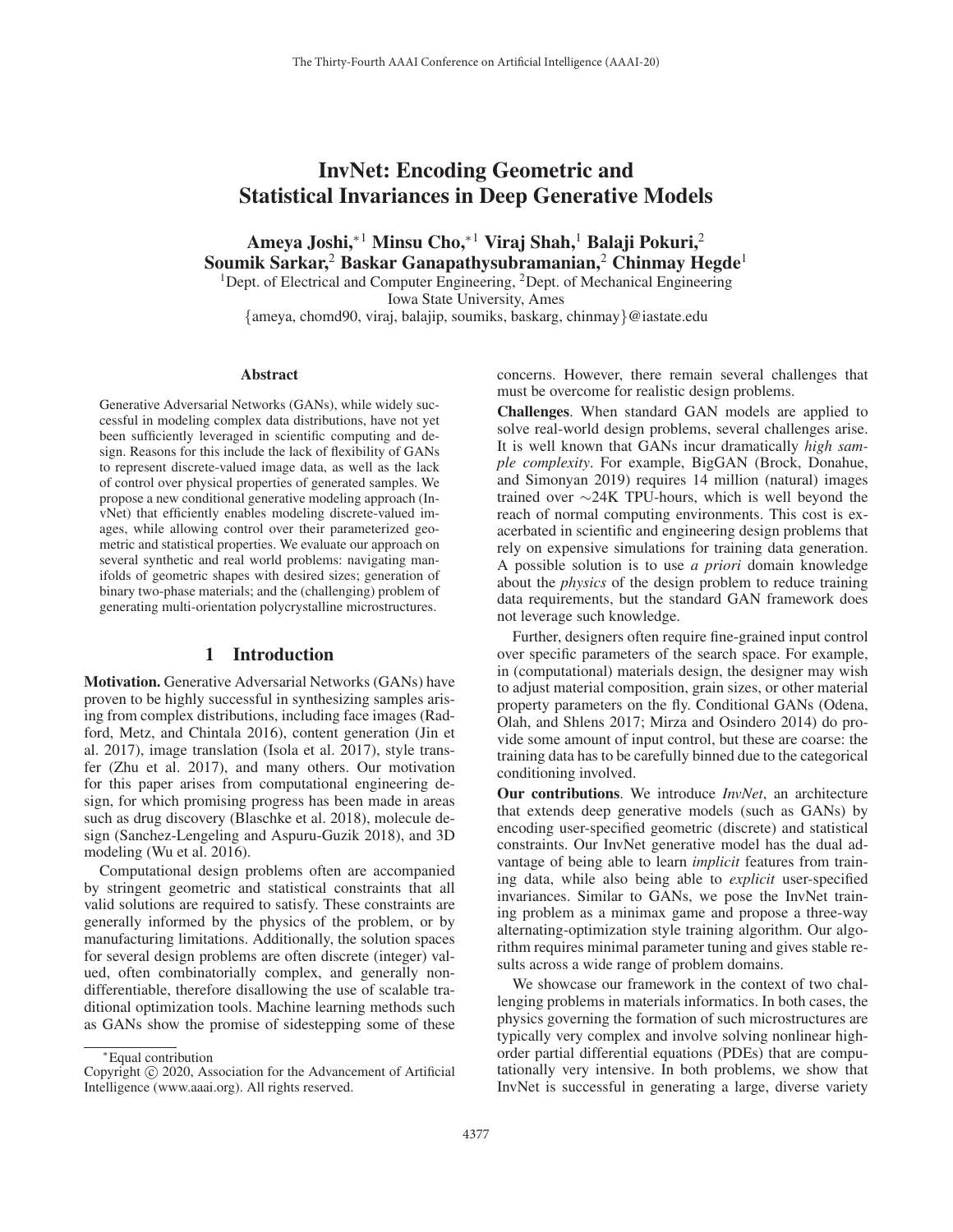of material microstructure samples that respect the specified invariances, as well as enables flexible user navigation of the design space.



Figure 1: Examples from the manifold of images of two circles (with user-specified positions and radii) synthesizes using various generative models. The bar/whisker plots show the accuracy of each model for respecting the specified invariances (center positions and radii for the  $i^{th}$  circle are represented by  $(c_x^i, c_y^i)$  and  $r^i$  respectively). WGAN provides no explicit control over the parameters of the generated circles, while cGAN and AC-GAN fail to generate satisfactory images. Our proposed InvNet model not only learns to reproduce correct shapes, but also provides effective user control over the location and size of the shapes. The large standard deviation for the properties show that the other approaches fail to learn the associated invariances.

Our specific contributions are as follows:

- 1. We describe InvNet, a novel generative modeling framework which respects user-defined geometric and/or statistical invariances.
- 2. We present a rigorous experimental analysis for the synthetic example of generating composite images of shapes with user-controlled positions and sizes. We also show superior performance over related modeling methods such as conditional GANs.
- 3. We demonstrate the efficacy of InvNet for two challenging real-world applications in material discovery: (1) generating binary microstructures with specified statistical properties; (2) poly-crystalline (metal alloy) microstructures with specified geometrical and statistical properties.

Paper outline. We discuss relevant literature for generative models in general and for the specific case of computational design in Sec. 2. We then describe our approach in detail in section Sec. 3. Sec. 4 presents an illustrative example for InvNet where we train a generative model to generate simple shapes with specified geometric constraints such as position and size. Subsequently, we present two real world applications in materials design and discovery; for two phase and multi-orientation poly-crystalline materials respectively in Sec. 5 and Sec. 6. Finally we conclude with a brief discussion in Sec. 7. Additional details and results can be found in

the Appendix. $<sup>1</sup>$ </sup>

# 2 Related work

Due to tight page-limit constraints, we defer a full discussion of related work to the appendix.

Conditional GANs. Conditional GANs(cGANs) (Mirza and Osindero 2014) and AC-GANs (Odena, Olah, and Shlens 2017) condition the generator on categorical labels to control the output class by modifying the discriminator architecture, while InfoGAN (Chen et al. 2016) permits control over output parameters through an informationmaximization loss term. While the goal of our InvNet model is thematically similar, InvNet is more flexible in that we enable fine-grained (continuous) control of the output. To achieve this, InvNet requires important architectural choices: as opposed to cGANs where the discriminator is modified, we use a specific closed-form *invariance checker* in addition to a standard GAN discriminator. This two-pronged setup reflects building an associative mapping for the invariance while also discriminatively learning other features from training data. We elaborate in Sec. 3.

The approach of (Stinis et al. 2018) employs a noisy datatraining approach with mathematical constraints in order to extrapolate the generator distribution. While they use the approach of weakening the discriminator with noisy inputs, we use an alternating optimization scheme to encode invariances. Additionally, our architecture is extensible to more general geometric and discrete constraints. Xu et al. demonstrate the use of posterior regularization to embed domain knowledge in structural GANs. Finally, (Jiang et al. 2019) use segmentation masks to enforce structural constraints; this resembles our geometric constraint modelling.

Materials design. An entire sub-field in computational material science is devoted for the synthetic generation of material microstructures (Ganapathysubramanian and Zabaras 2008; 2007; Roberts 1997). Examples of synthesis methods include Gaussian random fields (Roberts 1997), optimization-based methods (Yeong and Torquato 1998), and, multi-point statistics (Feng et al. 2018). Recent advances also involve the generative modeling techniques (Sanchez-Lengeling and Aspuru-Guzik 2018) that largely rely on the massive training datasets. Most of these methods involve large scale expensive physics simulations to generate a massive number of candidate designs, followed by rejection-sampling to choose the desired solutions. On the other hand, InvNet is directly trained to enforce statistical and geometric constraints while also permitting userdefined exploration of the solution space.

## 3 The InvNet model

Consider a data distribution  $\mathbb{P}_{data}$  defined over a set  $\mathcal{D} \subseteq$  $\mathbb{R}^d$ , and a list of differentiable *invariance* functions  $\mathbb{R}^d \to$  $\mathbb{R}$ :  $I_i(\cdot)$ ,  $i = 1, 2, \dots, r$ . The aim of InvNet is to generate new samples **x** from D that satisfy an invariance,  $I_i(\mathbf{x}) =$ 0,  $\forall i = 1, 2, ..., r$ . We define our generator to be a function  $\hat{G}_{\theta}$  :  $\mathbb{R}^k \to \mathbb{R}^d$  parameterized by  $\theta$ . Let **z** represent a *k*-<br>dimensional latent input vector to the generator dimensional latent input vector to the generator.

<sup>1</sup> https://bit.ly/2OaHuFv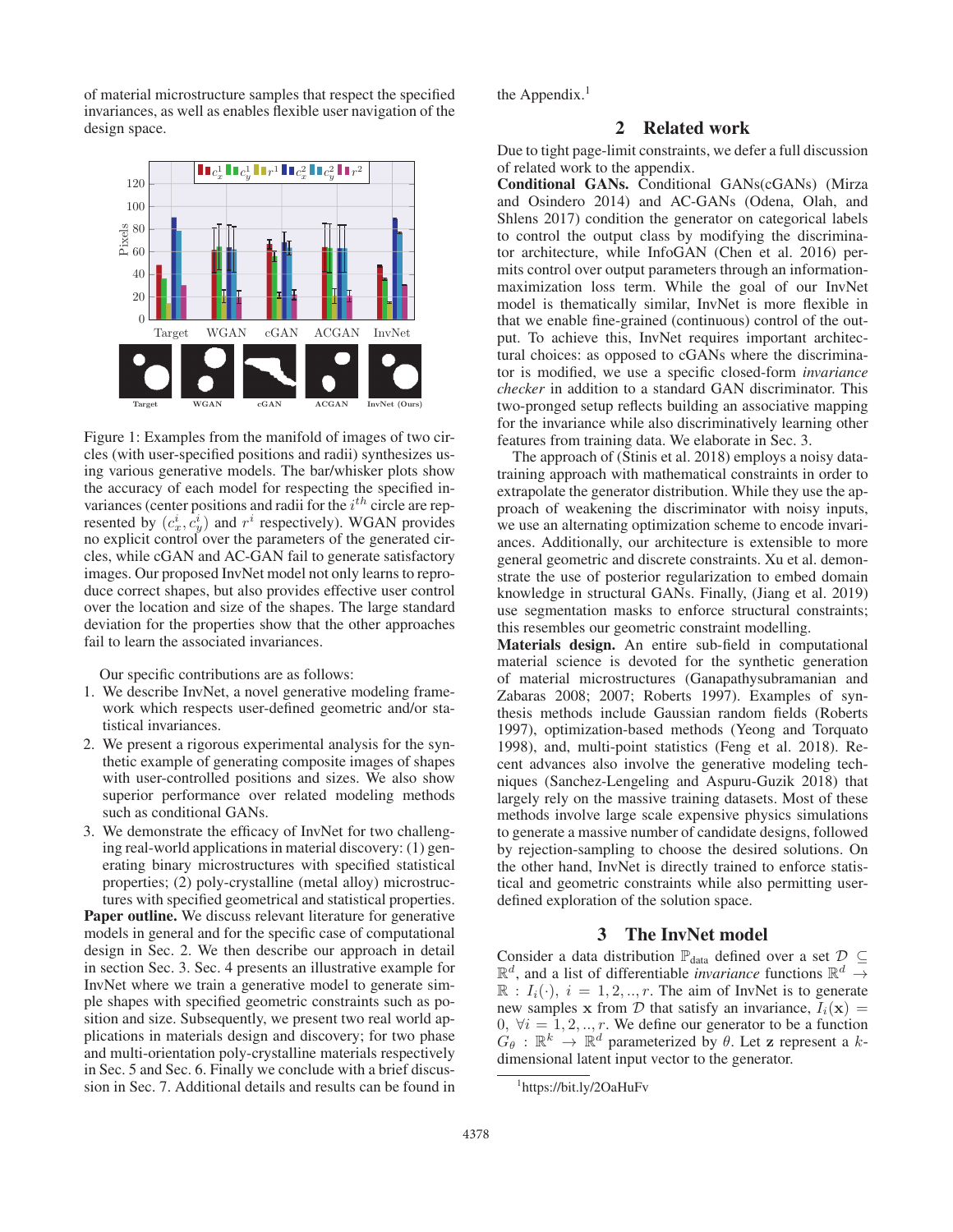

Figure 2: Our proposed InvNet model introduces an invariance function  $(I(\cdot))$  along with the traditional generator  $(G)$ and discriminator  $(D_{\psi})$ . While the discriminator learns the implicit features of the image through simultaneous training of both  $D$  and  $G$ , the invariance enforces a statistical/geometric constraint on the generator  $(G_\theta)$  through minimizing an invariance loss. InvNet handles discrete (integer) valued invariances by relaxing the integer valued data into a probabilistic space using pixelwise softmax activations.

In the standard GAN setup (Goodfellow et al. 2014), the generator is trained by posing a two-player game between the generator  $(G)$  and the discriminator  $(D)$ , where the discriminator is a function  $D_{\psi} : \mathbb{R}^d \to \mathbb{R}$  parameterized by  $\psi$ . The training objective of GANs is given by:

$$
L(\theta, \psi) = \mathbb{E}_{\mathbf{x} \sim \mathbb{P}_{\text{data}}}\left[f(D_{\psi}(\mathbf{x}))\right] + \mathbb{E}_{\mathbf{z} \sim \mathbb{P}_{z}}\left[f(-D_{\psi}(G_{\theta}(\mathbf{z})))\right],\tag{1}
$$

for some monotonic function  $f : \mathbb{R} \to \mathbb{R}$  and  $\mathbb{P}_z$  being a known distribution. We focus on Wasserstein GAN (Arjovsky, Chintala, and Bottou 2017; Gulrajani et al. 2017) where  $f(t) = t$ .

In order to encode invariances, we propose solving the following minimax game which will produce *Invariance Networks* (InvNets):

$$
\min_{\theta} \max_{\psi} \qquad L(\theta, \psi) + \mu L_I(\theta), \tag{2}
$$

where 
$$
L_I(\theta) := \sum_{i=1}^n \mathbb{E}_{\mathbf{z}} [I_i(G_{\theta}(\mathbf{z}))].
$$

We solve the minimax game in a fashion similar to GAN training; we alternately adjust the generator parameters  $\theta$ and the discriminator parameters  $\psi$  via gradient updates. However, due to the presence of the additional invariance term in  $\bar{L}(\theta, \psi)$ , we find in practice that a three-way update rule works well: a GAN-like update of  $\theta$  via gradient steps of  $L(\theta, \psi)$  keeping  $\psi$  fixed; a GAN-like update of  $\psi$  via gradient steps of  $L(\theta, \psi)$  keeping  $\theta$  fixed; and an update of  $\theta$ via gradient steps of  $L_I$ . See Alg 1.

Role of the input vector. We define the generator input as the concatenated vector  $[\mathbf{z}, \mathbf{r}]^T$  with  $\mathbf{z}$  referring to a random vector sampled from a known distribution while **r** paramevector sampled from a known distribution while **r** parameterizes the invariances. Specifically, **r** is a vector that corresponds to *tunable* geometric or statistical parameters of the generated data; thus allowing for user control. For e.g, for

#### Algorithm 1 Training InvNets

|     | <b>Require:</b> Set learning rates, termination conditions; Training data:                |                                       |
|-----|-------------------------------------------------------------------------------------------|---------------------------------------|
|     | $\mathbf{x} \sim [c]^{d}$ .                                                               |                                       |
|     | 1: while $L_I$ large and $\theta$ has not converged do                                    |                                       |
| 2:  | for $l \leftarrow 1$ to $N_G$ do                                                          |                                       |
| 3:  | $\theta \leftarrow \theta - \eta_G \nabla_{\theta} L(G_{\theta}(\mathbf{z}, \mathbf{r}))$ | $\triangleright$ Generator update     |
| 4:  | end for                                                                                   |                                       |
| 5:  | for $m \leftarrow 1$ to $N_D$ do                                                          |                                       |
| 6:  | $\psi \leftarrow \psi + \eta_D \nabla_{\psi} \overline{L}(\overline{\mathbf{x}})$         | $\triangleright$ Discriminator update |
| 7:  | end for                                                                                   |                                       |
| 8:  | for $n \leftarrow 1$ to $N_I$ do                                                          |                                       |
| 9:  | $\theta \leftarrow \theta - \eta_D \nabla_{\theta} L_I$                                   | $\triangleright$ Projection step      |
| 10: | end for                                                                                   |                                       |
|     | 11: end while                                                                             |                                       |
|     |                                                                                           |                                       |

the case of generating a set of circles on a plain background, **r** would be a concatenated vector of radii and centers of the respective circle.

Differences from Conditional GANs. While noting that InvNet has a few similarities to conditional GAN models such as cGANs (Mirza and Osindero 2014) and AC-GANs (Odena, Olah, and Shlens 2017), we list the major differences and advantages.

In particular, while cGANs (Mirza and Osindero 2014) surrogate the conditional distribution,  $\mathbb{P}_{\mathbf{x}|y}$  by passing both the data and label to the discriminator, the discriminator in InvNet learns to model the true data distribution,  $\mathbb{P}_{\mathbf{x}}$  unbiased by the constraints.

Conversely, AC-GAN modifies the discriminator to perform the simultaneous task of discrimination and classification or regression. InvNets are essentially simplifications of this idea. The invariance function,  $I_i(.)$  can be thought of as a fixed auxiliary model, that is decoupled from the discrimination task. This allows the discriminator to be less constrained in comparison, thus forcing the generator to learn the true data distribution better. Additionally, due to the closed form representation of the fixed auxiliary loss, the data requirements in terms of variety is reduced.

Variations of alternating optimization. As mentioned above, we optimize our multi-objective formulation by alternately optimizing over the three sub-components of  $L$ , as presented in Alg. 1. Our choice of using alternating optimization is informed by insights in recent work (Mokhtari, Ozdaglar, and Pattathil 2019) that show that regular gradient descent for minimax games diverges, while methods that take intermediate gradient steps, such as *extra-gradient descent*, converge to stable Nash equilibria.

# 4 Toy example: Generating shapes with geometric constraints

We start with the stylized problem of learning image manifolds, where the training data consists of simple shapes parameterized by geometrical quantities such as size and position. Here, we aim to train an InvNet that generates shapes with user-specified sizes and/or positions.

Consider the illustrative problem of generating *two circles* of varying sizes and positions on a plain background. While traditional GANs can generate such shapes by learning from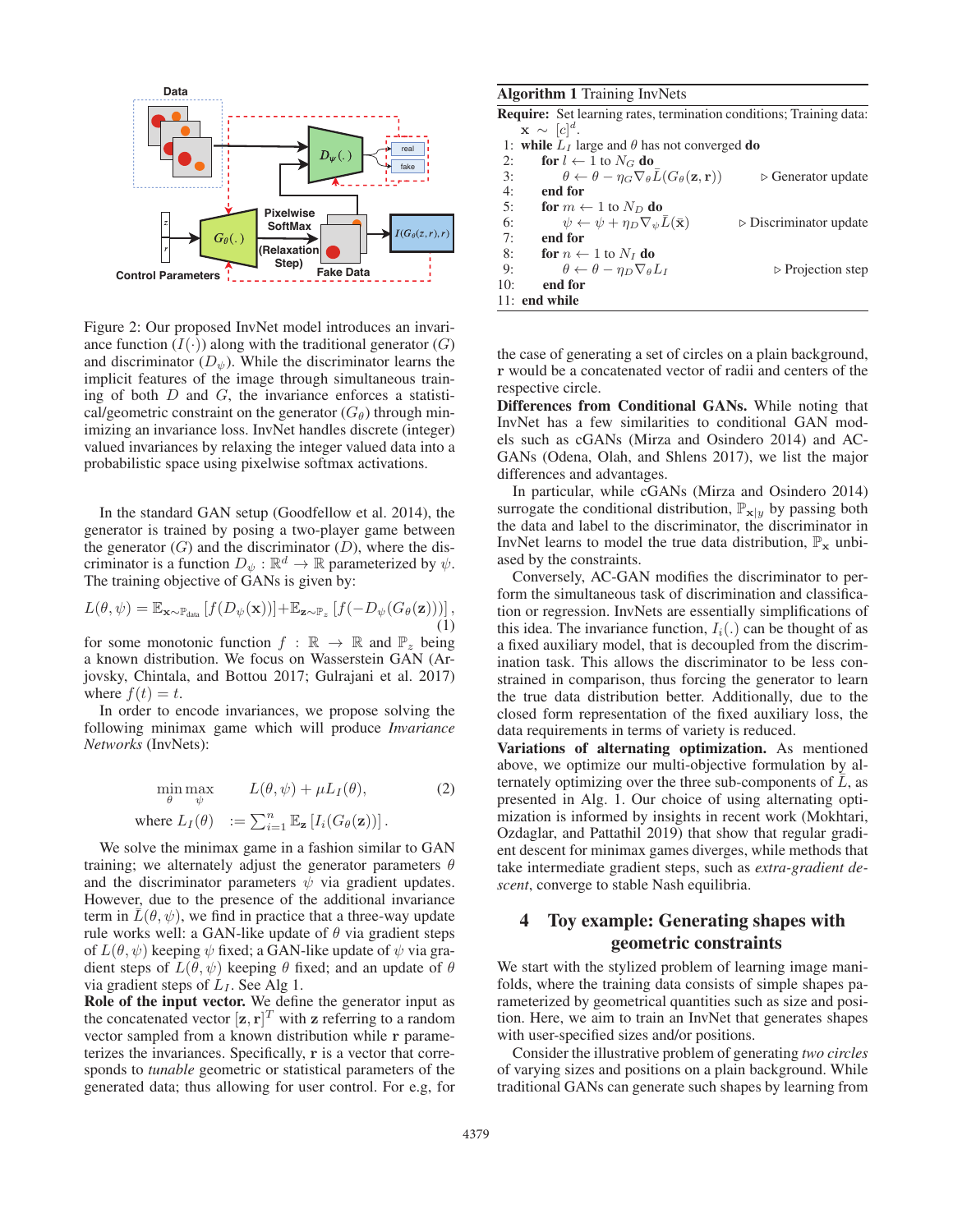

Figure 3: Performance of InvNet in respecting target invariances. The bar plots show the centroids  $(c_x^i, c_y^i)$  and radii,  $r^i$ for images generated by InvNet for the two circle task. Note that InvNet successfully generates images that respect the required target invariance value (represented by the dashed horizontal line) with very low error.

data, suppose that we additionally require *independent* control over the radius and position of each of these circles.

Let us first consider how this can be achieved for a single circle. A binary image with a white circle satisfies two invariances: (1) the area occupied by the white pixels should be  $\pi$  times the radius squared; and (2) the position of the circle center is the center of mass of a single, connected component. The first invariance can be easily expressed in the form of a continuous, differentiable loss function:

$$
L_I^{\text{area}}(\mathbf{x}, r) = \left| \sum_i \mathbf{x}_i - \pi r^2 \right|^2, \tag{3}
$$

where  $r$  is the target radius.



Figure 4: Generated sample with multiple shapes. (a)  $\&$  (c) Original datasets. The first dataset consists of images with two circles while the second consists of images with a circle and a square. (b) Generated images for the two-circle dataset. InvNet is successfully trained to generate circles of target radii and position. (d) Similarly, another example of generating simple shapes with a required area and position. The invariance function forces the generator to learn the mapping between the input condition and the target property for each connected component. Refer appendix Figs. 11 and 12 for additional results.

The second invariance, encoding the centroid of the circle requires the use of central moments, which is a well-known

mechanism in image processing to calculate the center of mass of a connected component.

$$
(c_x, c_y) = \left(\frac{\mu_{1,0}(\mathbf{x})}{\mu_{0,0}(\mathbf{x})}, \frac{\mu_{0,1}(\mathbf{x})}{\mu_{0,0}(\mathbf{x})}\right),\tag{4}
$$

$$
\mu_{m,n}(\mathbf{x}) = \sum_{k=1}^{w} \sum_{l=1}^{h} k^m l^n \mathbf{x}_{kh+l}.
$$
 (5)

We use this to construct an invariance function that minimizes the  $\ell_2$ -error between the target centroid and the calculated centroid of the generated image.

$$
L_I^{\text{pos}}(\mathbf{x}, c_x, c_y) = \left\| \begin{bmatrix} \mu_{1,0}(\mathbf{x}) / \mu_{0,0}(\mathbf{x}) \\ \mu_{0,1}(\mathbf{x}) / \mu_{0,0}(\mathbf{x}) \end{bmatrix} - \begin{bmatrix} c_x \\ c_y \end{bmatrix} \right\|_2^2 \tag{6}
$$

Using Eq. 3 and Eq. 6 as invariances, it is straightforward to train InvNet to generate a *single* connected component (such as a circle) while controlling the radii and positions of the circle. The problem, however, becomes non-trivially challenging when *multiple* such connected components are involved, since the closed form expressions in Eq. 3 and 6 only provide meaningful information only when one geometrical figure exists in the image. We are not aware of (differentiable) invariance functions which calculate similar geometric quantities for the case of multiple connected components.

To overcome this challenge, we use the following intuition. The discrete constraint of having two connected components can be treated as *a coloring* (or assignment) problem, where each pixel can be assigned to one of three possibilities: either of the connected components, or neither of them (background). Therefore, this intuition motivates us to relax the assignment constraint by training a generator *with three color channels*, each corresponding to one of the assignment categories.

Formally, we describe the setup as follows. Consider a dataset,  $\mathbf{x} \sim [c]^d$  where each pixel can take a value in  $\{0, 1, \ldots, c\}$  For the case described above the pixel value  $\{0, 1, \ldots, c\}$ . For the case described above, the pixel value defines the class of that pixel; whether it lies in any of the  $c$ circles, or the background. In order to train InvNet to generate such images while enforcing the area and the positional invariance, we propose two modifications. The first is to encode the input (training) dataset into pixelwise one-hot representation i.e.  $\bar{\mathbf{x}} \in \{0, 1\}^{(c+1) \times d}$ . Secondly, the generator,  $G(.)$  is now forced to generate  $(c + 1)$  channels in its final layer. Consequently, in order to encode the assignment problem, we also add a pixelwise softmax activation to the final layer; allowing us to relax the discrete generation problem to a continuous bounded space,  $[0, 1]^{(c+1) \times d}$ .

The problem now decomposes to that of generating a single connected component in each channel, with the specified invariances according to Eq. 3 and Eq. 6 defined independently for each channel as follows:

$$
L_I(G_{\theta}(\mathbf{z}, \mathbf{r})) = \sum_{i=1}^{c} L_I^{\text{area}}(G_{\theta}(\mathbf{z}, \mathbf{r})_i, \mathbf{r}_i) + L_I^{\text{pos}}(G_{\theta}(\mathbf{z}, \mathbf{r})_i, \mathbf{r}_i), (7)
$$

where subscript refers to the index of the channel.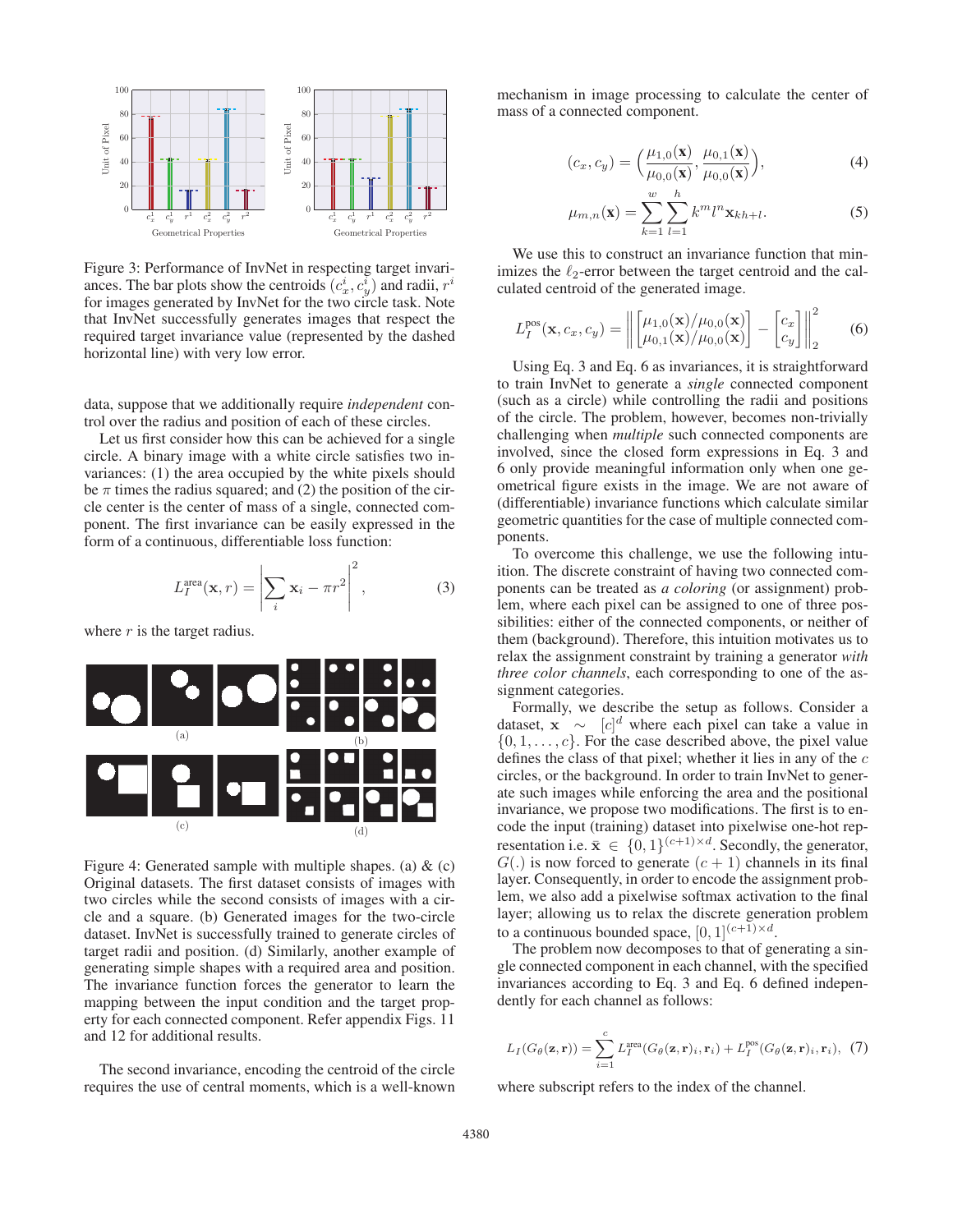Following this approach, we train an InvNet with generator,  $G(\mathbf{z}, \mathbf{r})$ , that takes a tuple of the two radii and the centroids respectively as input<sup>2</sup>. The dataset consists of two non-overlapping circles with varying radii,  $r \in \{14, 15, \ldots, 32\}$  and centroids,  $(c_x, c_y) \in$  $\{30, 31, \ldots, 96\}^2$  (a unit of pixel) sampled uniformly to avoid bias. We discard any samples if any two figures overlap each other to obtain datasets with non-overlapping geometrical figures. Additionally, clusters of pixels with label 1 and 2 form two different figures while remaining pixels are assigned to label 3 as a background of the image. The training data consists of 30k images of size  $128 \times 128$ .

During training, **x** is one-hot encoded so that the generator generates a tensor of  $128 \times 128 \times 3$ . The discriminator attempts to the generated pixelwise softmax distribution to the input. The generator, discriminator, and the invariance objectives are then optimized using the three-way alternating optimization method described. An important point to note here is that while the invariance losses explicitly encode geometric properties of size and position, the shape is learnt from the underlying data. Examples of generated images can be seen in Fig. 4.

We also show that InvNet can also be used to learn other shapes from data while still enforcing geometric constraints. For the second example, we consider a dataset of a circle and a square on a plain background. We subsequently modify the invariance functions appropriately. Note, however that in this case, we input the target area of each shape so as to not bias the generator towards either shape. The InvNet is successful in learning to generate the two shapes (refer Fig. 4.). We refer the reader to the appendix (Fig. 11 and Fig. 12) for additional results.

We also analyse the efficacy of the model in encoding the target invariances. We generate 1000 images for each instance for a varied set of target radii and positions for the two circle generation problem. As the results in Fig. 3 suggest, InvNet is able to generate a large variety of examples while accurately respecting the invariances. Additional results can be found in the appendix (Fig. 17).

Comparisons. While InvNet does show promising performance as described above, a question may arise about the use of an auxiliary loss as compared to using conditional GANs (Mirza and Osindero 2014; Odena, Olah, and Shlens 2017) that use surrogate neural networks for similar tasks. We, therefore, conduct a comparative study where we train a WGAN, a cGAN and an ACGAN to generate multiple circles with a required target radius and position. For fair comparisons we train all models with the same generator and for the same number of iterations.

We observe that InvNet successfully generates circles with the required constraints. On the other hand, the cGAN fails to capture the data distribution whereas the ACGAN fails to generate images satisfying the required conditions. Fig. 1 shows a detailed analysis for a single target orientation. Additionally, InvNet converges faster than AC-GANs

 $(∼ 3k$  iterations to  $∼ 23k$  iterations) for generating acceptable circles. Additional analysis can be found in the appendix.

### 5 Example: Two-phase microstructures



Figure 5: Binary microstructures. (a) Original dataset. (b) Generated microstructures. Each column is generated according to a specific required volume fraction. (c) Bubble plot for 1000 images for each input  $p_1$  value. The size represents the standard deviation. Note that the error in volume fraction is less than 5% in all cases.

In computational material science, material distribution is represented by an image describing the arrangement of constituents within a material, whose statistics govern the physical properties of the underlying material. Synthesizing microstructures adhering to specific statistical properties is, therefore, a crucial component of material discovery.

We focus on binary microstructures (corresponding to black/white images) corresponding to two fluid constituents. Generally, the first and second moments of the image are useful statistical descriptions. Formally, we consider: (i) the  $1<sup>st</sup>$  moment,  $p_1$ , also called the *volume fraction*, and (ii) the  $2^{nd}$  moment,  $p_2$ , also called the *two-point correlation*. The former is a scalar, while the latter is a function. The statistical moments are highly correlated with material properties such as thermal conductivity and elastic behaviour.

The dynamics of binary microstructures exhibiting *phase separation* are governed via the well-known Cahn-Hilliard (CH) equation (Cahn and Hilliard 1958). This is a fourthorder nonlinear PDE, and its solution requires a significant amount of simulation time (see Table 1). Therefore, synthesizing two-phase binary microstructures is computationally very challenging. We remedy this by training an InvNet to generate microstructures adhering to desired statistical properties. We consider two specific modes in this case; (1) generating microstructures with a required volume fraction, (2)

<sup>&</sup>lt;sup>2</sup>All code and models can be found at https://github.com/ chomd90/invnet.git. A webapp showcsing the results of our models can also be found at https://tiny.cc/invnet.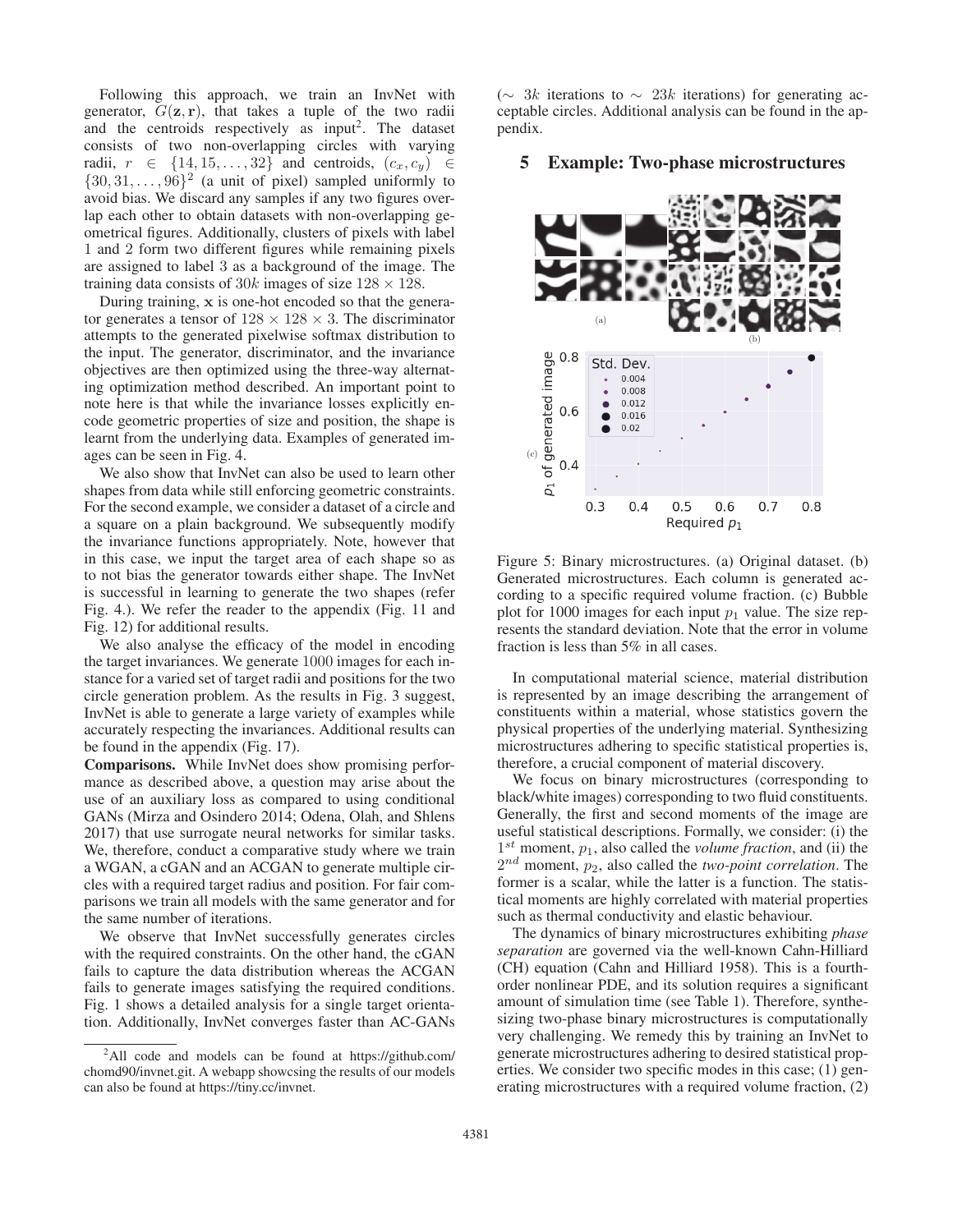generating microstructures with a required;  $p_2$  correlation curve. Each of the two statistical parameters inform various material properties which can then be further analysed.

For generating microstructures with specific statistical properties, the generator  $G(.)$  takes as input the latent vector,  $z \sim N(0, I)$  and the corresponding parameters; **r** (either  $p_1$  or  $p_2$ ). Since the first and second moments are differentiable functions, we encode the desired statistical properties into the InvNet formulation using the invariances:

$$
L_I = ||I_{p_r} (G_{\theta}(\mathbf{z}, p_r)) - p_r||_2^2,
$$
\n(8)

where  $I_{p_r}$  represent the functional forms of the moments, and  $p_r$  are the two moments appropriately.

For training the InvNet, we use a publicly available dataset of 2D binary microstructures containing  $\sim$  34k images across the wide range of statistical moments (Pokuri et al. 2019) (refer appendix for details). We train the InvNet using Alg. 1.

The results in Fig. 5 show the generated images adhering to target invariances. In order to analyse the efficacy of InvNet, we generate 500 images for specific values of moments; and calculate the mean and standard deviation of the properties of the generated images. Fig. 5(c) show the distribution of the generated moments for a range of values. Observe that InvNet is able to successfully generate microstructures with very low error in terms of  $p_1$ . We present additional results for  $p_2$  in the appendix Fig. 14. While we show experiments with  $1^{st}$  and  $2^{nd}$  moment invariances, our approach extends to several higher-order (energy-based) invariances (Torquato 2013).

Comparisons with other methods. We also compare with the approach proposed by Stinis et al. that enforces physically valid constraints by training the discriminator on data and the corresponding residual of the constraints. To ensure fair comparison, we extend the same concept to WGAN-GP. For real data, the value of the invariance function (Eq. 8) goes to 0. The discriminator subsequently, is input the tuple,  $(\mathbf{x}, L_I(\mathbf{x}))$  for both the real and fake data during training. We observe that while InvNet successfully learns to generate examples similar to the training data that satisfies the required invariance, the GAN trained as above fails to converge with the discriminator loss exploding to a high  $({\sim} -10^{7})$  value (refer Fig. 6).

In order to motivate the advantages of InvNet over traditional methods, we compare the time required to generate microstructures for our approach and the state of the art numerical method (Wodo and Ganapathysubramanian 2012). We note that the training time incurred by InvNet is amortized over the generation time required to simulate many microstructures; to generate 100,000 microstructures InvNet already obtains speedups over existing numerical solutions. The results of the comparison are presented in Table 1. This computational advantage will scale with the number of candidate images required.

### 6 Example: Polycrystalline microstructures

We now consider the challenging problem of generating microstructure images of polycrystalline materials, such as metal alloys. Polycrystalline materials consist of several



Figure 6: Discriminator loss for the approach presented in Stinis et al.. Note that the discriminator loss explodes to very high values within a few iterations.

Table 1: (Left) InvNet generated microstructures for fixed  $1^{st}$  and  $2^{nd}$  moments. (Right) Comparison with simulation times for generating  $10^5$  microstructure images using numerical methods (Wodo and Ganapathysubramanian 2012).

| Model type                                                    | Time(s) |
|---------------------------------------------------------------|---------|
| Numerical solution (Wodo and Ganapathy subramanian 2012)      |         |
| Generating 1 microstructure <sup><math>\uparrow</math></sup>  | 1.84s   |
| Total time for $100000$ images <sup>†</sup>                   | 184000s |
| <b>InvNet</b> (our approach)                                  |         |
| Training time $\times$                                        | 57600s  |
| Generating 1 microstructure $\times$                          | 0.0110s |
| Total time for $100000$ images <sup><math>\times</math></sup> | 58700s  |
| $\overline{1}$ Hence Into 1.4, come CDH with 22 CD DAM        |         |

Uses Intel 4-core CPU with 32 GB RAM.

<sup>×</sup> Uses 1 NVIDIA Tesla V100 GPU, 32 GB GDDR5 on TensorFlow GPU version 1.4.

small non-overlapping regions called *grains*. The orientation of atoms is necessarily different for adjoining grains. An example microstructure can be seen in Fig. 8 where each orientation is represented by a different color. The distribution of these regions correlates with mechanical and physical properties.

There are two difficulties in synthesizing polycrystalline microstructure images: (1) every grain in the image must be assigned to a specified orientation and, (2) each orientation must constitute a specific *volume fraction*. The volume fraction is a statistical invariance, whereas the orientation constraint can be construed as a geometric invariance.

Dataset. For this specific example, we consider a dataset of microstructure images of a metal alloy generated using Dream3D (Groeber and Jackson 2014). Each image in the dataset consists of a distribution of five *orientations*. For the purposes of training, each orientation is mapped to a scalar integer value from  $\{1, \dots, 5\}$ . Due to computational limitations, we scale the images down from the original  $400 \times 400$ domain size to  $128 \times 128$ .

Given that the polycrystalline microstructure manifold is integer valued, optimization of the InvNet objective would not be feasible. Therefore, we use the approach defined in Sec. 4 to relax the integer valued assignment problem to a continuous valued probability space. For training, we en-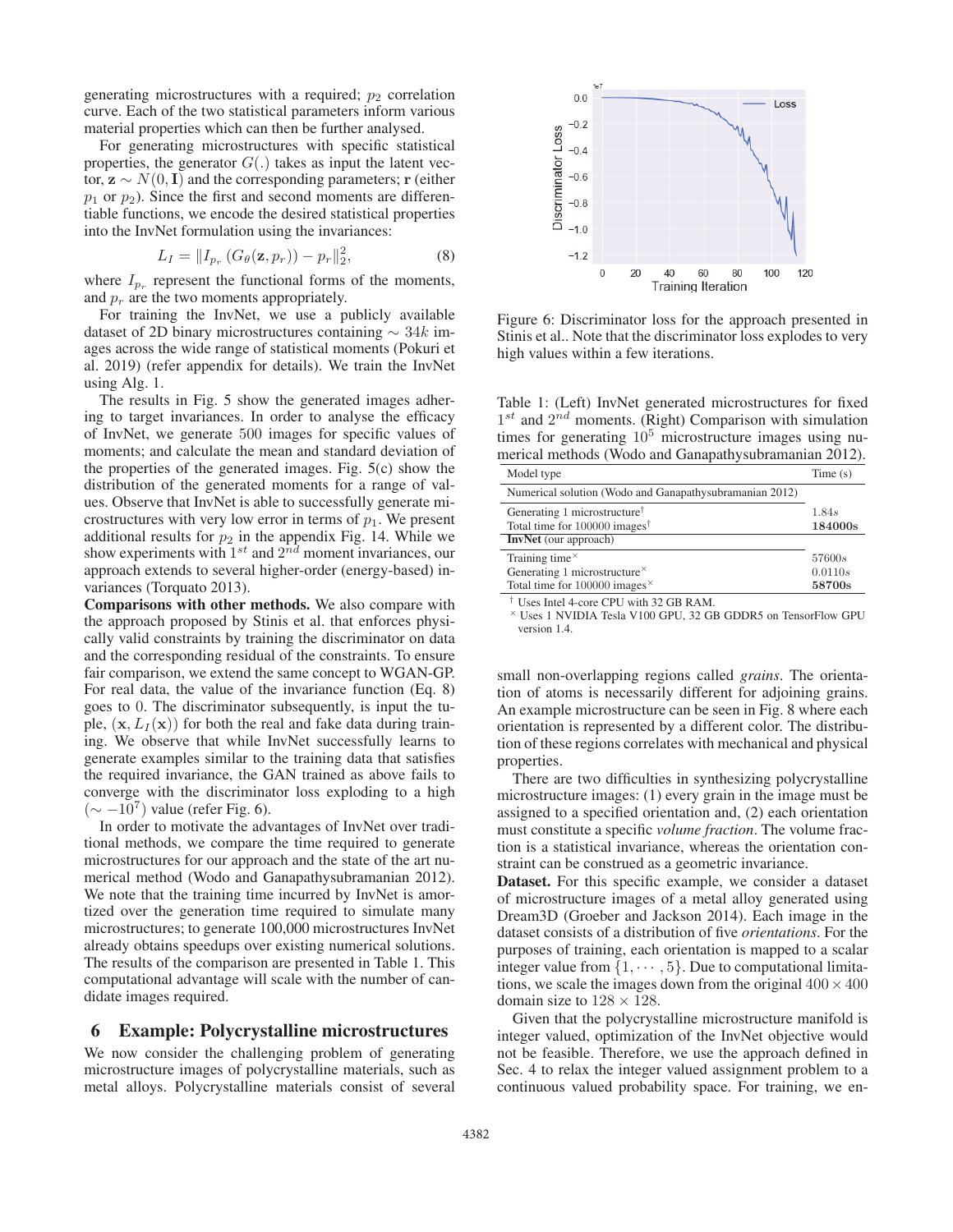

Figure 7: Grain distribution for generated polycrystalline data. The plots represent the mean volume fractions of 100 images for each required distribution. The horizontal dashed lines denote the target volume fraction for the orientation. Observe that InvNet is successful at generating polycrystalline images for a large variety of grain distributions. Also note that several of the target distributions are not present in the training dataset.

code the discrete microstructure map from the given dataset,  $\mathbf{x} \in [c]^d$ ;  $c \in [1, 5]$  into pixelwise one-hot tensors. The re-<br>laxation effectively decomposes the problem of generating laxation effectively decomposes the problem of generating a target grain distribution to the easier problem of enforcing the volume fraction for each orientation.

The input latent vector,  $z \sim N(0, I)$ , allows for exploration of the manifold of poly-crystalline microstructures, while  $\mathbf{r} \in [0, 1]^5$  is a vector consisting of volume fractions of each of the five orientations. In order to ensure that the geometric constraint of adjoining grains being assigned different orientations while satisfying the statistical invariances; we use a similar technique as defined in sec. 4. The final layer of  $G_\theta$  is a convolutional layer that outputs a tensor with the same number of channels as that of the orientations. We also use a softmax activation to ensure that each pixel is assigned to only a single orientation. We train InvNet with the alternating optimization technique with an additional statistical invariance applied channelwise;

$$
L_I(\theta) = \mathbb{E}_{(\mathbf{z}, \mathbf{r})} || f_v(G(\mathbf{z}, \mathbf{r})) - \mathbf{r} ||_2^2,
$$
  
where  $f_v(\mathbf{x}) = \sum_{i=0}^d x_i/d \; ; \; \mathbf{x} \in \mathbb{R}^d.$  (9)

During inference, we use the *argmax* operation to convert the generated 3D tensors back to the original 2D polycyrstalline maps. Our experimental results in Fig. 8 show that InvNet successfully generate the microstructures satisfying the requisite grain distribution (volume fraction) ac-



Figure 8: (a) Example microstructures from the polycrystalline dataset. Different orientations are represented by different colors. (b) Generated microstructures. Each column is generated according to a specific required volume fraction. InvNet is successfully able to learn to generate images corresponding to various target volume fractions.

curately. We note that the invariance function(Eq. 10) only captures the relative volume fractions of each orientation. However, the grain shape and the appropriate placement of each grain are implicit features that InvNet learns from data. InvNet, therefore proves to be a useful technique to explore data spaces that have partially modelled dynamics.

Fig. 8 shows generated examples for different instances of required volume fractions. We observe that our model is able to generalize for a large class of grain distributions. We also analyse the performance of our model in reproducing images with a required target distribution. As evidenced by Fig. 7, InvNet is successful in generating polycrystalline microstructures with a required grain distribution for a large variety of cases. Interestingly, InvNet is able to generate images for distributions that are not found in the training dataset- for e.g. the highly skewed distributions in Fig. 7. Some examples of microstructure images generated for such cases have been presented in Fig. 8. Additional results showing generalization are also presented in the appendix (Fig. 15).

### 7 Discussion

We have proposed InvNets, a natural extension of GANs that enables specifying additional structural/statistical invariances in generated samples.

Our approach relies on representing the invariance as an additional loss term that we alternately optimize in addition to the standard adversarial training in GANs. We also show a number of stylized and real-world applications. Additionally, we present examples of InvNets enforcing constraints for integer valued solution spaces. Since InvNets also generalize to problems which have discrete solution spaces, we posit that our approach can be extended to a large class of illposed discrete optimization problems. We point out that our approach is motivated by a different application domain than that of natural images, We specifically focus on domains where invariances are explicitly, and analytically, available.